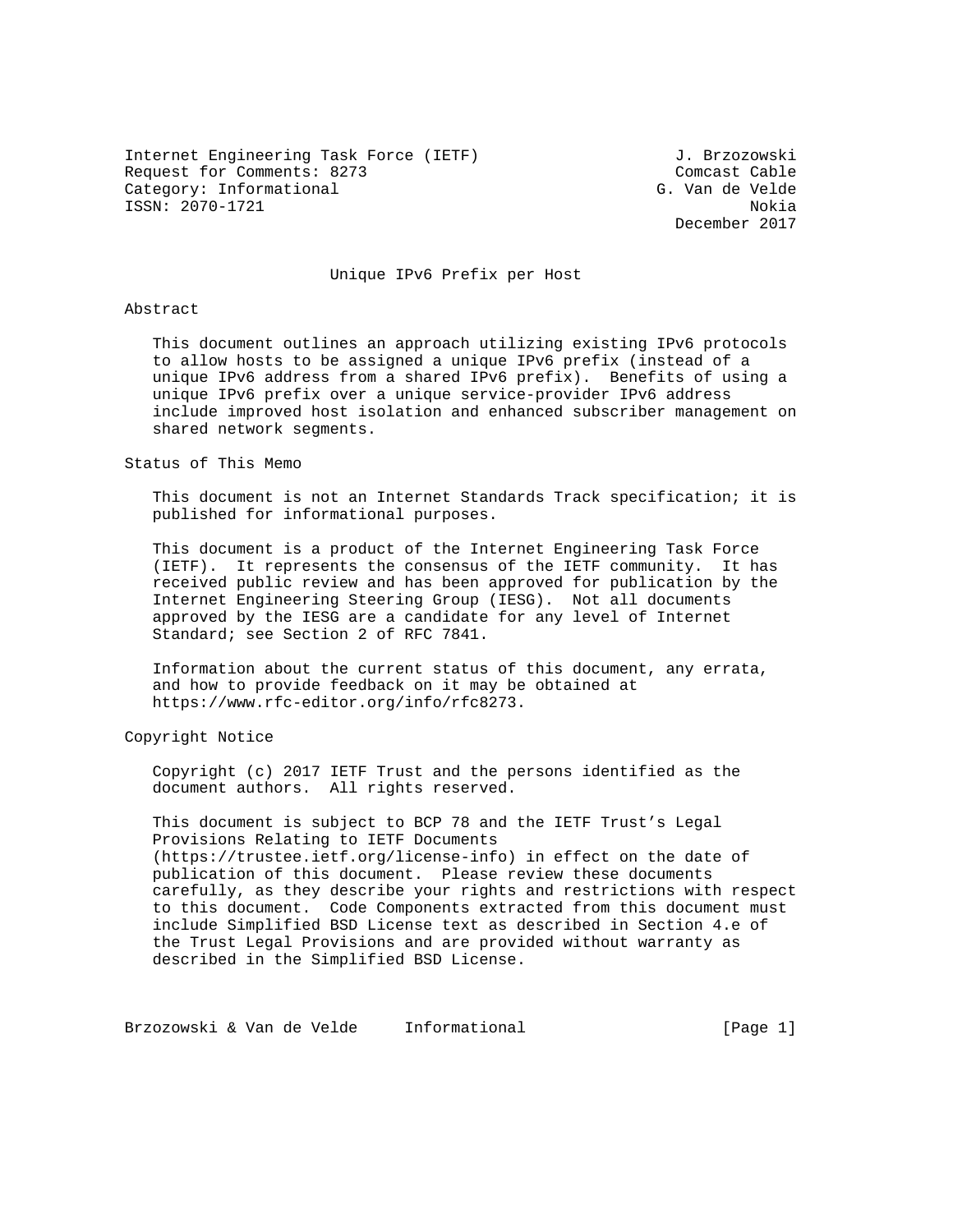Table of Contents

|     | $\overline{\mathbf{3}}$                         |
|-----|-------------------------------------------------|
|     | 2. Motivation and Scope of Applicability 3      |
|     | 4                                               |
|     | 4. Assignment of IPv6 Unique Prefixes<br>4      |
|     | 5. Best Practices for IPv6 Neighbor Discovery 6 |
| რ — | - 8                                             |
|     | 7. Security Considerations 8                    |
|     |                                                 |
|     | -9                                              |
|     |                                                 |

## 1. Introduction

 The concepts in this document were originally developed as part of a large-scale production deployment of IPv6 support for a provider managed shared-access network service.

 A shared-access network service is a service offering in which a particular Layer 2 (L2) access network (e.g., Wi-Fi) is shared and used by multiple visiting devices (i.e., subscribers). Many service providers offering shared-access network services have legal requirements, or find it good practice, to provide isolation between the connected visitor devices to control potential abuse of the shared-access network.

 A network implementing a unique IPv6 prefix per host can simply ensure that devices cannot send packets to each other except through the first-hop router. This will automatically provide robust protection against attacks between devices that rely on link-local ICMPv6 packets, such as Duplicate Address Detection (DAD) reply spoofing, Neighbor Discovery (ND) cache exhaustion, malicious redirects, and rogue Router Advertisements (RAs). This form of protection is much more scalable and robust than alternative mechanisms such as DAD proxying, forced forwarding, or ND snooping.

 In this document IPv6 support does not preclude support for IPv4; however, the primary objective for this work was to make it so that user equipment (UE) were capable of an IPv6-only experience from a network operator's perspective. In the context of this document, UE can be 'regular' end-user equipment as well as a server in a data center, assuming a shared network (wired or wireless) exists.

 Details of IPv4 support are out of scope for this document. This document will also, in general, outline the requirements that must be satisfied by UE to allow for an IPv6-only experience.

Brzozowski & Van de Velde Informational (Page 2)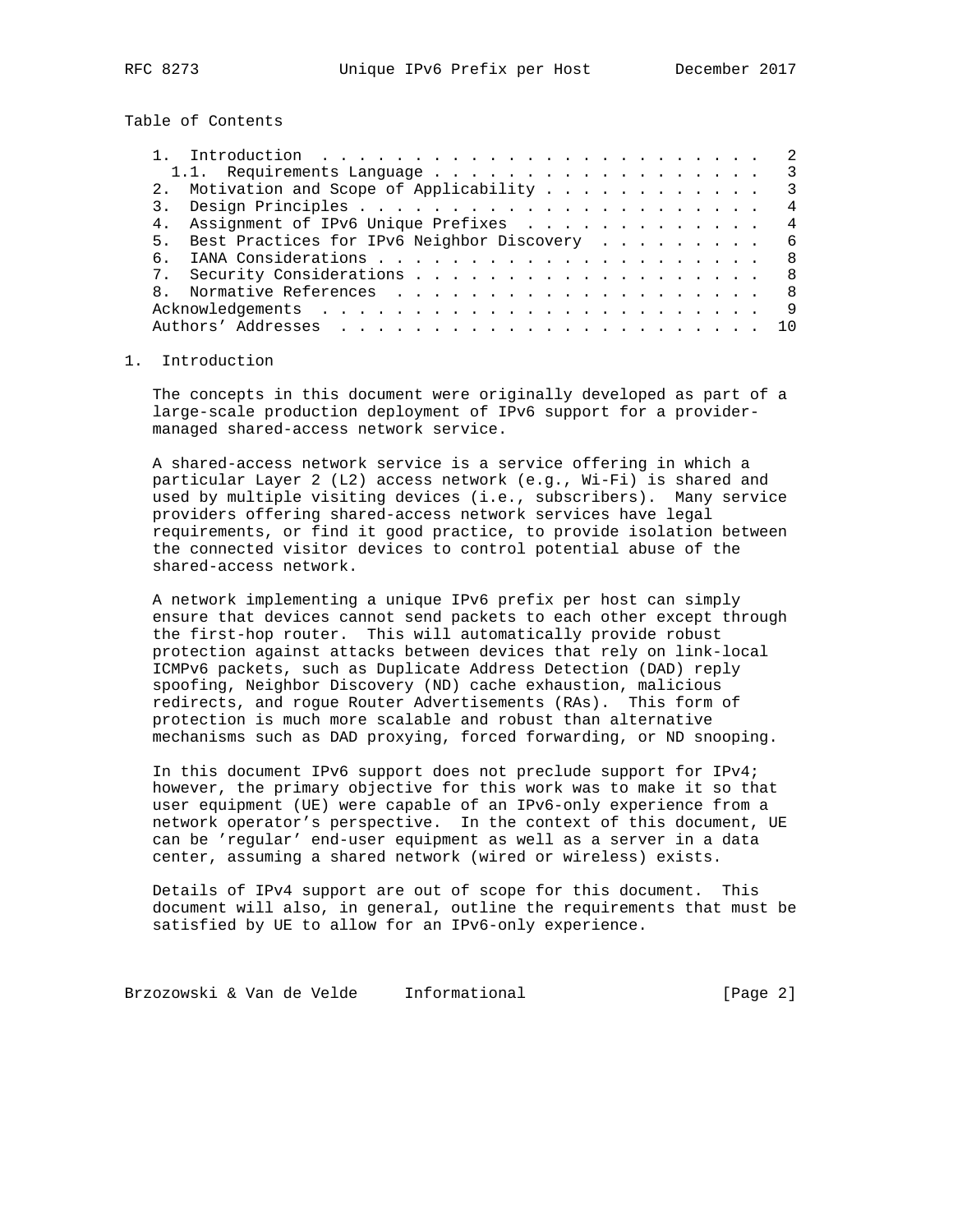In most current deployments, assignment of UE IPv6 addresses is commonly done using IPv6 Stateless Address Autoconfiguration (SLAAC) [RFC4862] and/or DHCP IA\_NA (Identity Association - Non-temporary Address) [RFC3315]. During the time when this approach was developed and subsequently deployed, it was observed that some operating systems did not support the use of DHCPv6 for the acquisition of IA\_NA per [RFC7934]. To not exclude any known IPv6 implementations, IPv6-SLAAC-based subscriber and address management is the recommended technology to reach the highest percentage of connected IPv6 devices on a provider-managed shared-access network service. In addition, an IA\_NA-only network is not recommended per Section 8 of [RFC7934]. This document will detail the mechanics involved for IPv6-SLAAC-based address and subscriber management coupled with stateless DHCPv6, where beneficial.

 This document focuses upon the process for UE to obtain a unique IPv6 prefix.

1.1. Requirements Language

 The key words "MUST", "MUST NOT", "REQUIRED", "SHALL", "SHALL NOT", "SHOULD", "SHOULD NOT", "RECOMMENDED", "NOT RECOMMENDED", "MAY", and "OPTIONAL" in this document are to be interpreted as described in BCP 14 [RFC2119] [RFC8174] when, and only when, they appear in all capitals, as shown here.

2. Motivation and Scope of Applicability

The motivation for this work falls into the following categories:

- o Give deployment advice for IPv6 that will allow a stable and secure IPv6-only experience, even if IPv4 support is present
- o Ensure support for IPv6 is efficient and does not impact the performance of the underlying network and, in turn, the customer experience
- o Allow for the greatest flexibility across host implementations to allow for the widest range of addressing and configuration mechanisms to be employed. Ensure that the widest population of UE implementations can leverage the availability of IPv6
- o Lay the technological foundation for future work related to the use of IPv6 over shared media, requiring optimized subscriber management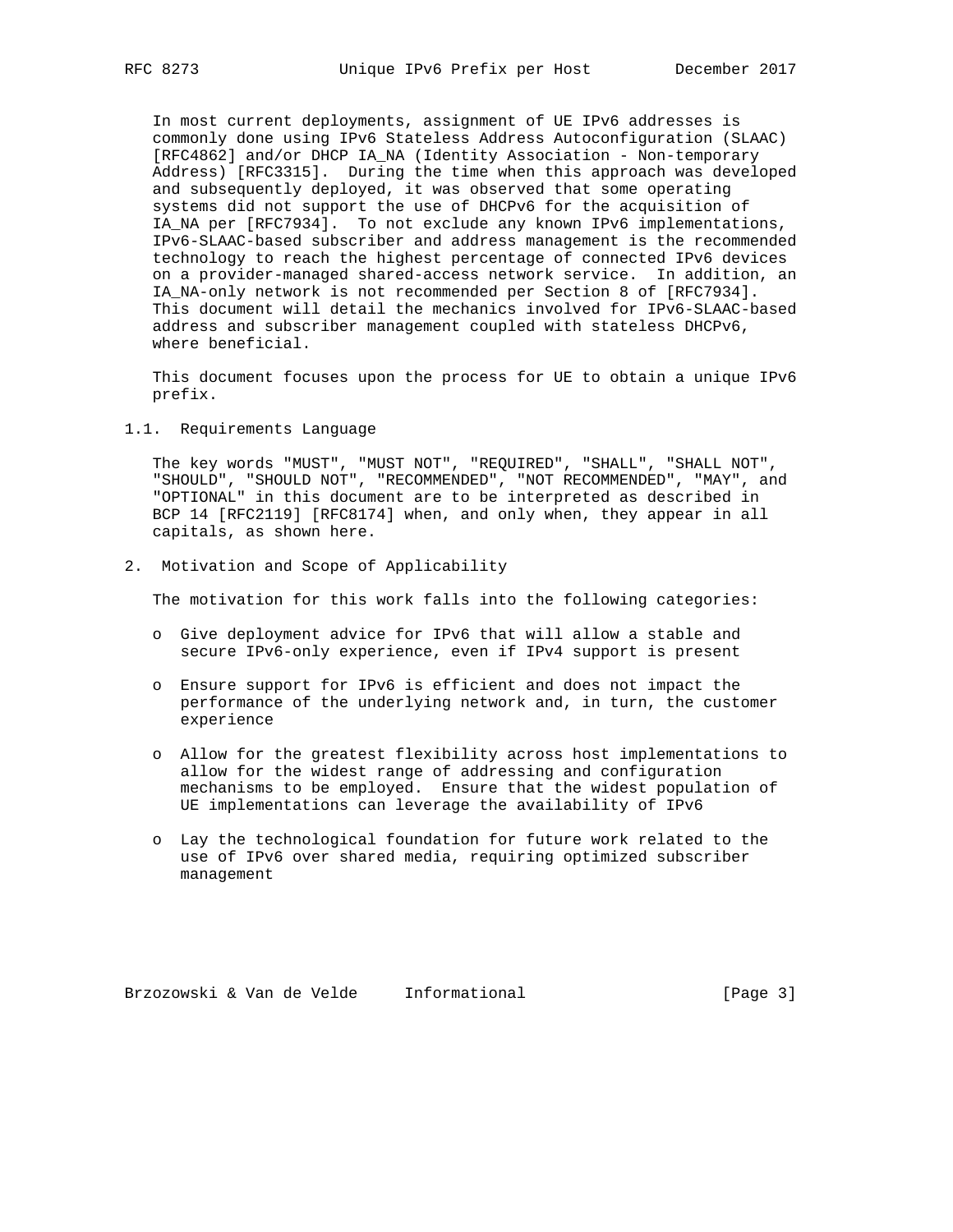- o Ensure that two devices (subscriber/hosts), both attached to the same provider-managed shared-access network, should only be able to communicate through the provider-managed first-hop router. Often, service providers have legal requirements, or find it good practice, to provide isolation between the connected visitor devices in order to control potential abuse of the shared-access network.
- o Provide guidelines regarding best common practices around IPv6 ND [RFC4861] and IPv6-address-management settings between the first hop router and directly connected hosts/subscribers.
- 3. Design Principles

 The first-hop router discussed in this document is the L3 Edge router responsible for the communication with the devices (hosts and subscribers) directly connected to a provider-managed shared-access network; it is also responsible for transporting traffic between the directly connected devices and between directly connected devices and remote devices.

 The work detailed in this document is focused on providing details regarding best common practices of the IPv6 ND and related IPv6 address-management settings between the first-hop router and directly connected hosts/subscribers. The documented best current practice helps a service provider to better manage the provider-managed shared-access network on behalf of the connected devices.

 This document recommends providing a unique IPv6 prefix to devices connected to the provider-managed shared-access network. Each unique IPv6 prefix can function as a control-plane anchor point to make sure that each device receives expected subscriber policy and service levels (throughput, QoS, security, parental control, subscriber mobility management, etc.).

4. Assignment of IPv6 Unique Prefixes

 When a UE connects to the provider-managed shared-access network, it will initiate the IP configuration phase. During this phase, the UE will, from an IPv6 perspective, attempt to learn the default IPv6 gateway, the IPv6 prefix information, the DNS information [RFC8106], and the remaining information required to establish globally routable IPv6 connectivity. For that purpose, the subscriber sends an RS (Router Solicitation) message.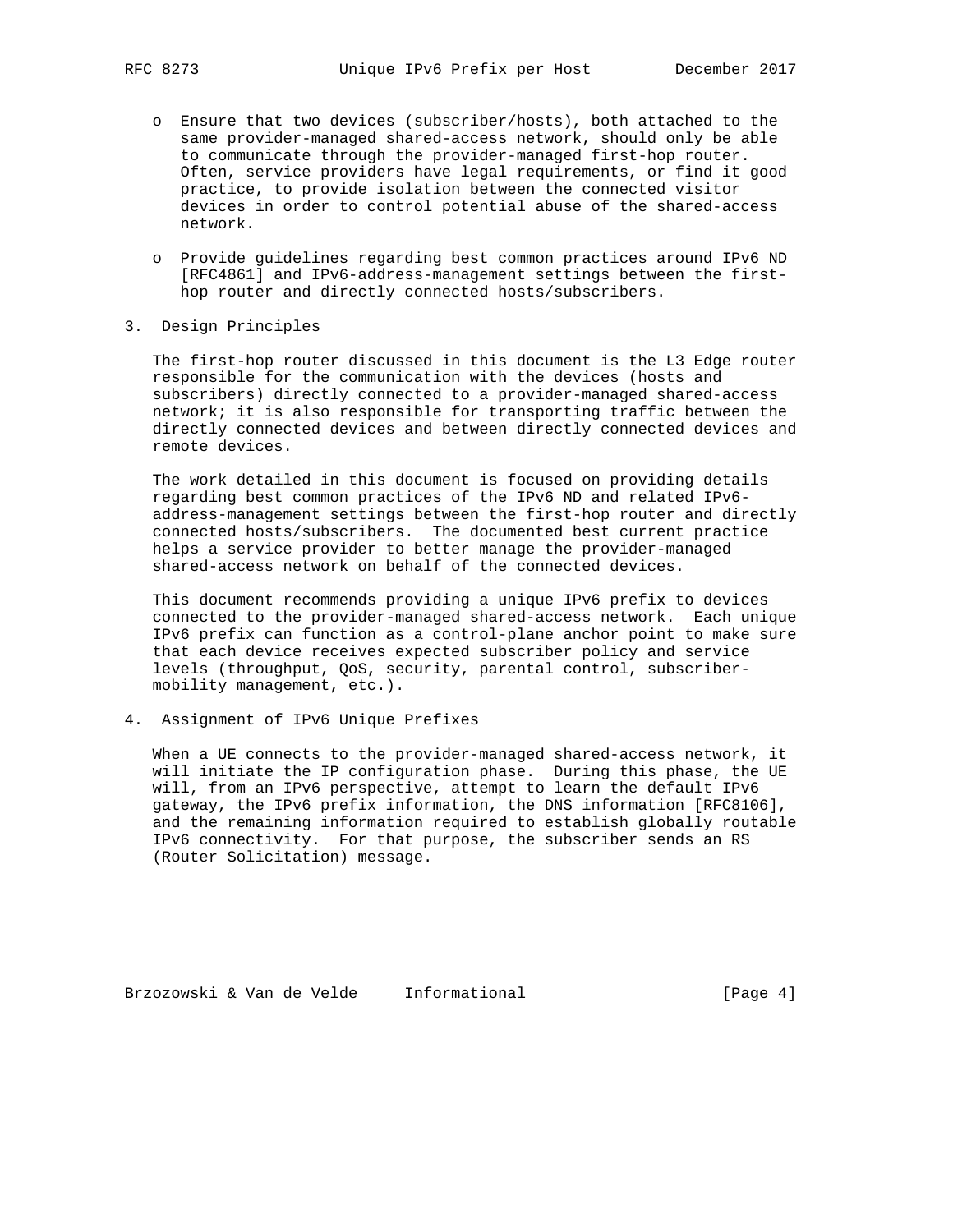The first-hop router receives this subscriber RS message and starts the process of composing the response to the subscriber-originated RS message. The first-hop router will answer using a solicited RA to the subscriber.

 When the first-hop router sends a solicited RA response, or periodically sends unsolicited RAs, the RA MUST be sent only to the subscriber that has been assigned the unique IPv6 prefix contained in the RA. This is achieved by sending a solicited RA response or unsolicited RAs to the all-nodes group, as detailed in Sections 6.2.4 and 6.2.6 of [RFC4861]; but, instead of using the link-layer multicast address associated with the all-nodes group, the link-layer unicast address of the subscriber that has been assigned the unique IPv6 prefix contained in the RA MUST be used as the link-layer destination [RFC6085]. Or, optionally in some cases, a solicited RA response could be sent (unicast) to the link-local address of the subscriber as detailed in Section 6.2.6 of [RFC4861]; nevertheless, unsolicited RAs are always sent to the all-nodes group.

 This solicited RA contains two important parameters for the subscriber to consume: a unique IPv6 prefix (currently a /64 prefix) and some flags. The unique IPv6 prefix can be derived from a locally managed pool or aggregate IPv6 block assigned to the first-hop router or from a centrally allocated pool. The flags indicate that the subscriber should use SLAAC and/or DHCPv6 for address assignment; it may indicate whether the autoconfigured address is on/off-link and if 'Other' information (e.g., DNS server address) needs to be requested.

 The IPv6 RA flags used for best common practice in IPv6-SLAAC-based provider-managed shared-access networks are:

- o M-flag = 0 (The subscriber address is not managed through DHCPv6); this flag may be set to 1 in the future if/when DHCPv6-prefix delegation support is desired.)
- o O-flag = 1 (DHCPv6 is used to request configuration information, i.e., DNS, NTP information, not for IPv6 addressing.)
- o A-flag = 1 (The subscriber can configure itself using SLAAC.)
- o L-flag = 0 (The prefix is not an on-link prefix, which means that the subscriber will never assume destination addresses that match the prefix are on-link and will always send packets to those addresses to the appropriate gateway according to route selection rules.)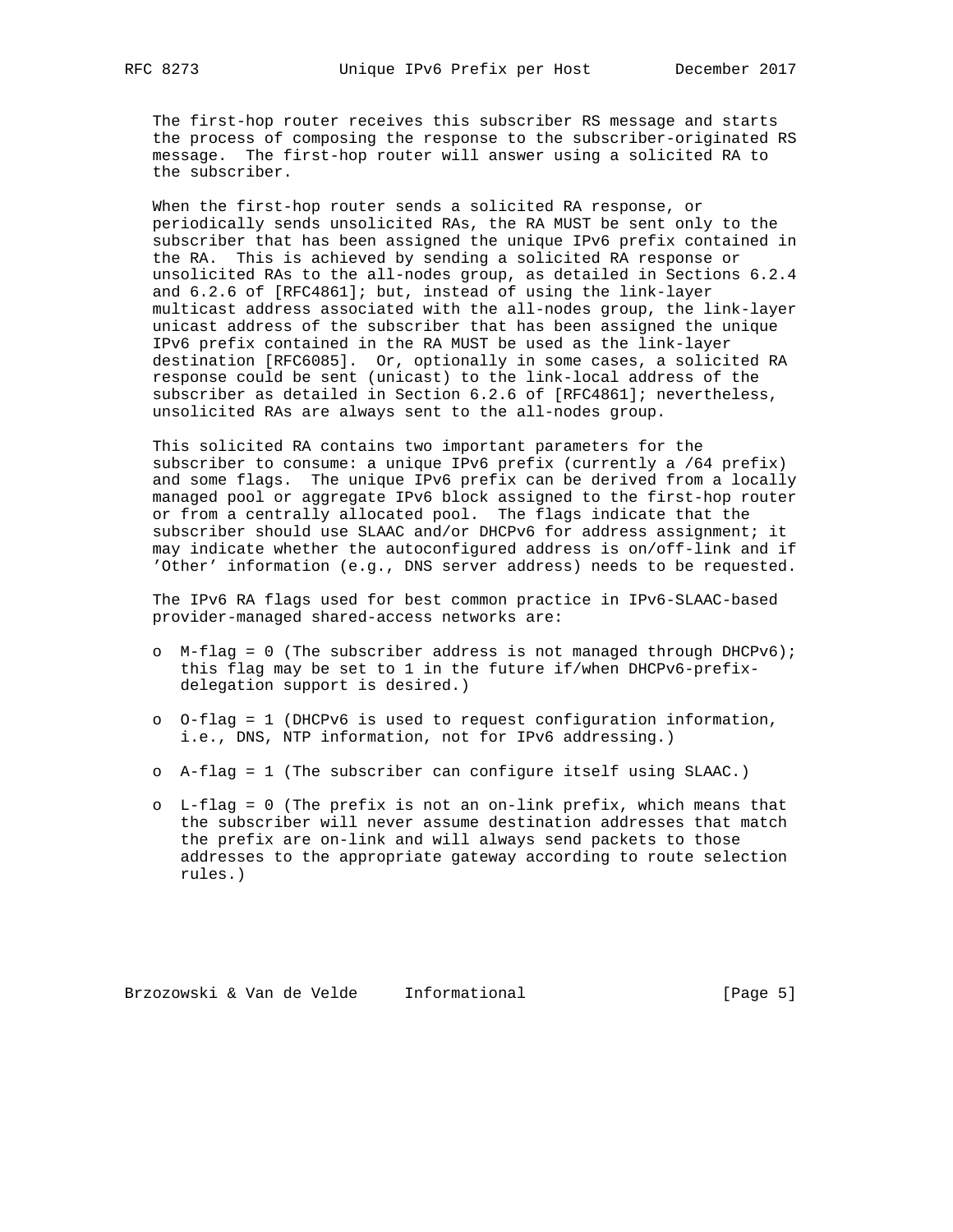The use of a unique IPv6 prefix per subscriber adds an additional level of protection and efficiency. The protection exists because all external communication of a connected device is directed to the first-hop router as required by [RFC4861]. Best efficiency is achieved because the recommended RA flags allow the broadest support on connected devices to receive a valid IPv6 address (i.e., privacy addresses [RFC4941] or SLAAC [RFC4862]).

 The architected result of designing the RA as documented above is that each subscriber gets its own unique IPv6 prefix. Each host can consequently use SLAAC or any other method of choice to select its /128 unique address. Either stateless DHCPv6 [RFC3736] or IPv6 Router Advertisement Options for DNS Configuration [RFC8106] can be used to get the IPv6 address of the DNS server. If the subscriber desires to send anything external, including towards other subscriber devices (assuming device-to-device communications is enabled and supported), then, due to the L-bit being unset, [RFC4861] requires that this traffic be sent to the first-hop router.

 After the subscriber received the RA and the associated flags, it will assign itself a 128-bit IPv6 address using SLAAC. Since the address is composed by the subscriber device itself, it will need to verify that the address is unique on the shared network. The subscriber will, for that purpose, perform the DAD algorithm. This will occur for each address the UE attempts to utilize on the provider-managed shared-access network.

5. Best Practices for IPv6 Neighbor Discovery

 An operational consideration when using IPv6-address assignment with IPv6 SLAAC is that after the onboarding procedure, the subscriber will have a prefix with certain preferred and valid lifetimes. The first-hop router extends these lifetimes by sending an unsolicited RA, the applicable MaxRtrAdvInterval on the first-hop router MUST, therefore, be lower than the preferred lifetime. One consequence of this process is that the first-hop router never knows when a subscriber stops using addresses from a prefix, and additional procedures are required to help the first-hop router to gain this information. When using stateful DHCPv6 IA\_NA for IPv6-subscriber address assignment, this uncertainty on the first-hop router does not have an impact due to the stateful nature of the assignment of DHCPv6 IA\_NA addresses.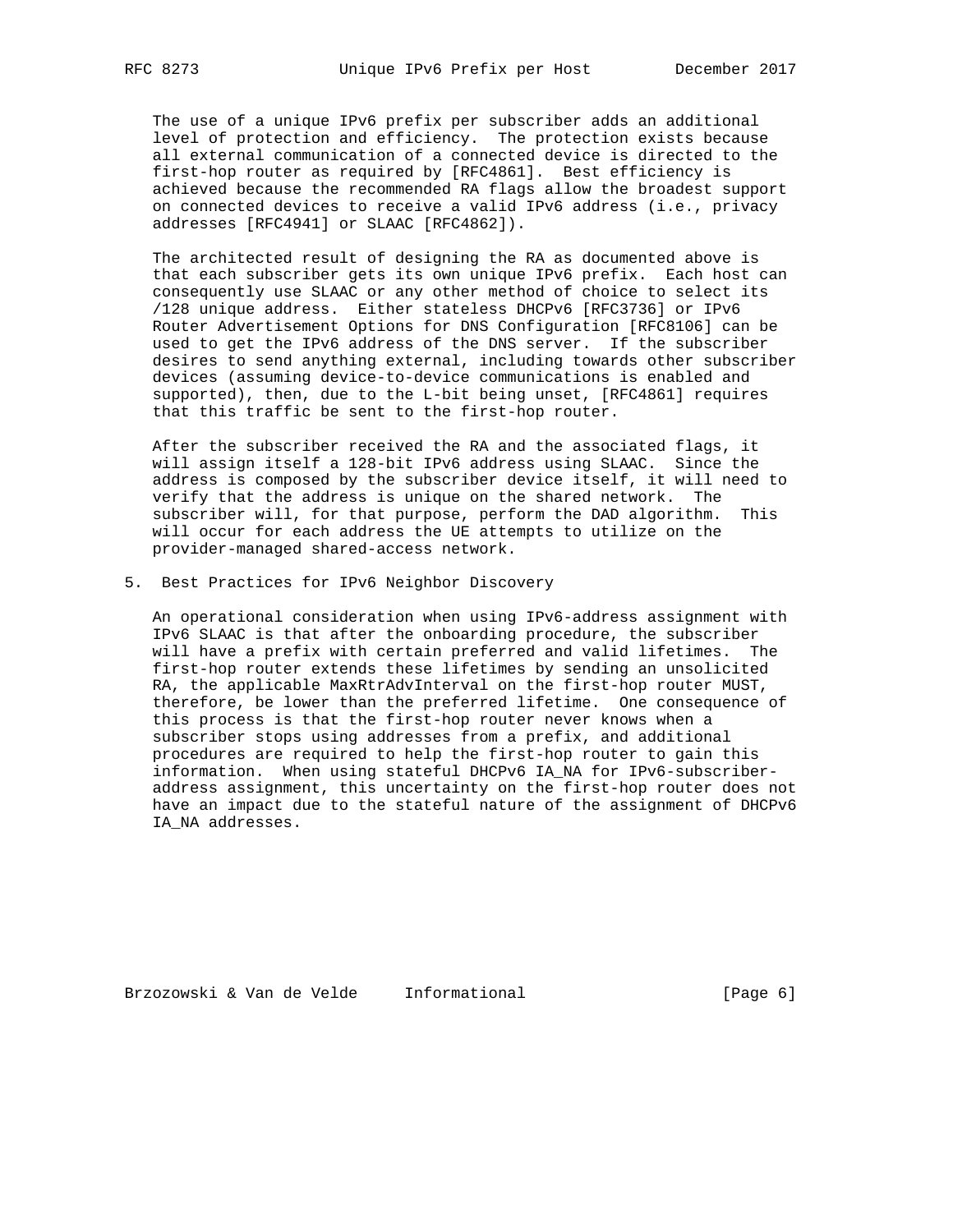The following is a reference table of the key IPv6 router and neighbor discovery timers for provider-managed shared-access networks:

- o Maximum IPv6 Router Advertisement Interval (MaxRtrAdvInterval) = 300 s (or when battery consumption is a concern 686 s, see note below)
- o IPv6 Router Lifetime = 3600 s (see note below)
- o Reachable time = 30 s
- o IPv6 Valid Lifetime = 3600 s
- o IPv6 Preferred Lifetime = 1800 s
- o Retransmit timer = 0 s

 Note: When servicing large numbers of battery powered devices, [RFC7772] suggests a maximum of seven RAs per hour and a 45-90 minute IPv6 Router Lifetime. To achieve a maximum of seven RAs per hour, the Minimum IPv6 Router Advertisement Interval (MinRtrAdvInterval) is the important parameter, and it MUST be greater than or equal to 514 seconds (1/7 of an hour). Further, as discussed in Section 6.2.1. of [RFC4861], MinRtrAdvInterval <=0.75 \* MaxRtrAdvInterval; therefore, MaxRtrAdvInterval MUST additionally be greater than or equal to 686 seconds. As for the recommended IPv6 Router Lifetime, since this technique requires that RAs be sent using the link-layer unicast address of the subscriber, the concerns over multicast delivery discussed in [RFC7772] are already mitigated; therefore, the above suggestion of 3600 seconds (an hour) seems sufficient for this use case.

 IPv6 SLAAC requires the router to maintain neighbor state, which implies costs in terms of memory, power, message exchanges, and message processing. Stale entries can prove an unnecessary burden, especially on Wi-Fi interfaces. It is RECOMMENDED that stale neighbor state be removed quickly.

 When employing stateless IPv6 address assignment, a number of widely deployed operating systems will attempt to utilize [RFC4941] temporary 'private' addresses.

 Similarly, when using this technology in a data center, the UE server may need to use several addresses from the same unique IPv6 prefix, for example, because is using multiple virtual hosts, containers, etc., in the bridged-virtual switch. This can lead to the

Brzozowski & Van de Velde Informational (Page 7)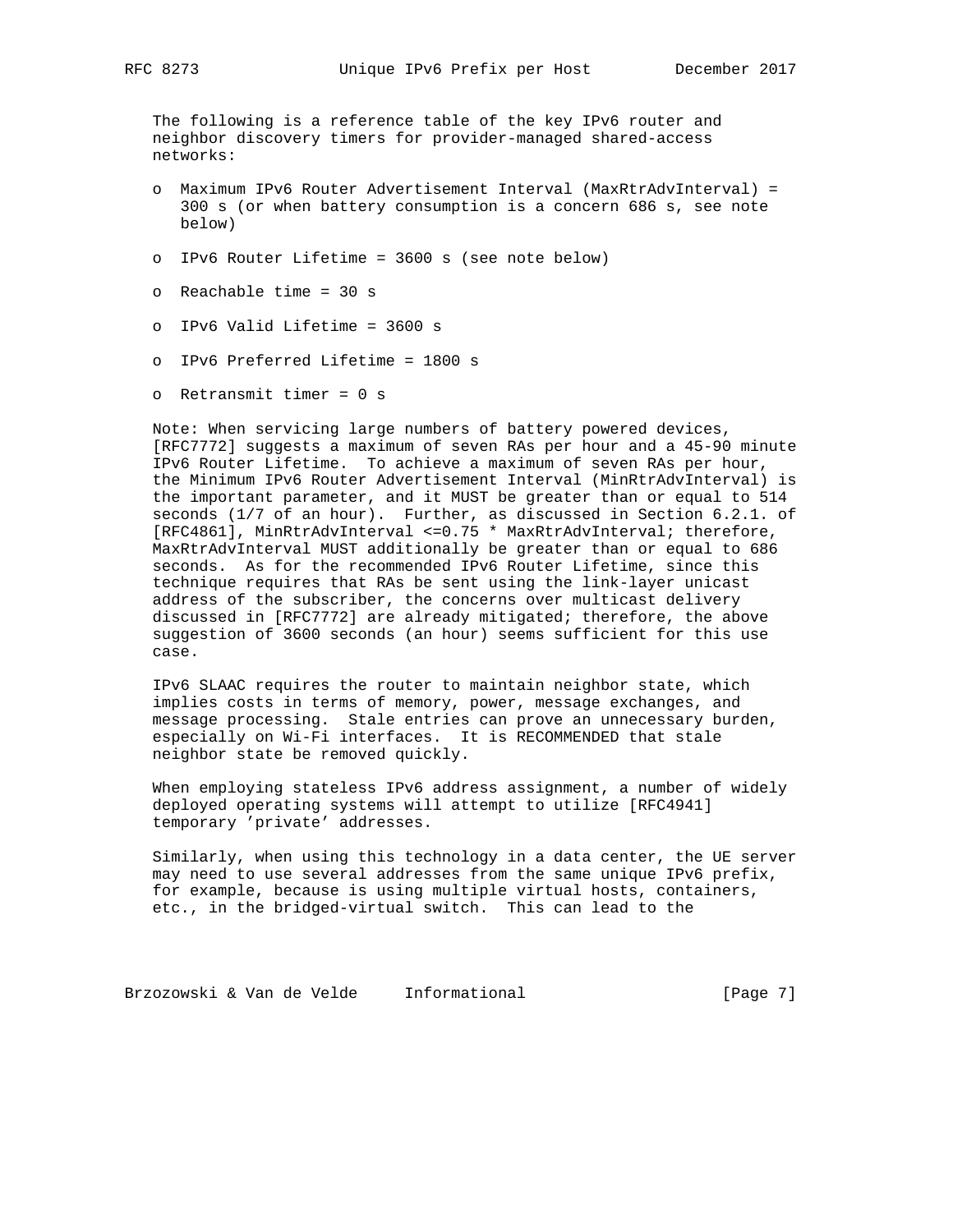consequence that a UE has multiple /128 addresses from the same IPv6 prefix. The first-hop router MUST be able to handle the presence and use of multiple globally routable IPv6 addresses.

6. IANA Considerations

This document does not require any IANA actions.

7. Security Considerations

 The mechanics of IPv6 privacy extensions [RFC4941] are compatible with assignment of a unique IPv6 prefix per host. However, when combining both IPv6 privacy extensions and a unique IPv6 prefix per host, a reduced privacy experience for the subscriber is introduced. This is because a prefix may be associated with a subscriber, even when the subscriber has implemented IPv6 privacy extensions [RFC4941]. If the operator assigns the same unique prefix to the same link-layer address every time a host connects, any remote party who is aware of this fact can easily track a host simply by tracking its assigned prefix. This nullifies the benefit provided by privacy addresses [RFC4941]. If a host wishes to maintain privacy on such networks, it SHOULD ensure that its link-layer address is periodically changed or randomized.

 No other additional security considerations are made in this document.

- 8. Normative References
	- [RFC2119] Bradner, S., "Key words for use in RFCs to Indicate Requirement Levels", BCP 14, RFC 2119, DOI 10.17487/RFC2119, March 1997, <https://www.rfc-editor.org/info/rfc2119>.
	- [RFC3315] Droms, R., Ed., Bound, J., Volz, B., Lemon, T., Perkins, C., and M. Carney, "Dynamic Host Configuration Protocol for IPv6 (DHCPv6)", RFC 3315, DOI 10.17487/RFC3315, July 2003, <https://www.rfc-editor.org/info/rfc3315>.
	- [RFC3736] Droms, R., "Stateless Dynamic Host Configuration Protocol (DHCP) Service for IPv6", RFC 3736, DOI 10.17487/RFC3736, April 2004, <https://www.rfc-editor.org/info/rfc3736>.
	- [RFC4861] Narten, T., Nordmark, E., Simpson, W., and H. Soliman, "Neighbor Discovery for IP version 6 (IPv6)", RFC 4861, DOI 10.17487/RFC4861, September 2007, <https://www.rfc-editor.org/info/rfc4861>.

Brzozowski & Van de Velde Informational (Page 8)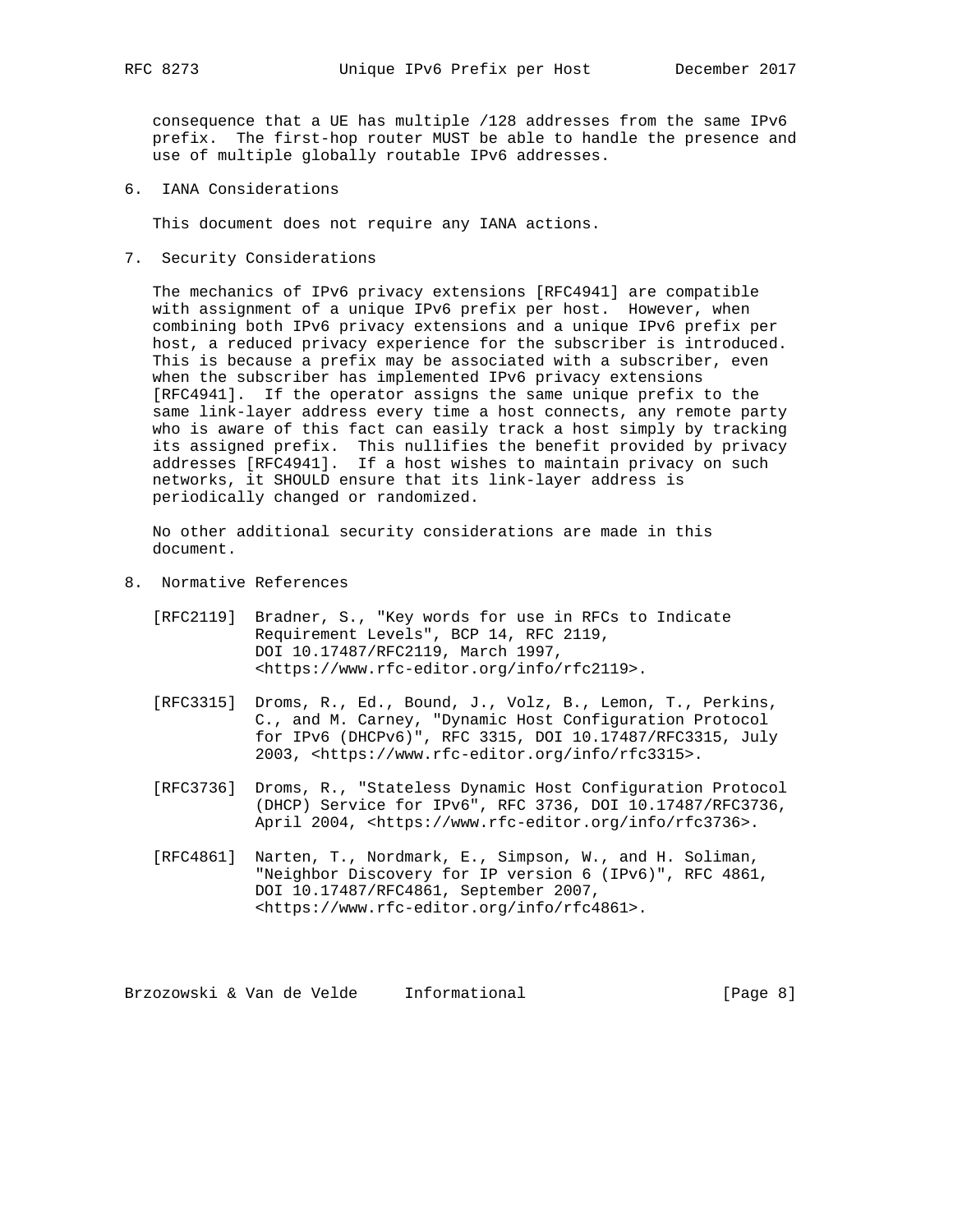- [RFC4862] Thomson, S., Narten, T., and T. Jinmei, "IPv6 Stateless Address Autoconfiguration", RFC 4862, DOI 10.17487/RFC4862, September 2007, <https://www.rfc-editor.org/info/rfc4862>.
- [RFC4941] Narten, T., Draves, R., and S. Krishnan, "Privacy Extensions for Stateless Address Autoconfiguration in IPv6", RFC 4941, DOI 10.17487/RFC4941, September 2007, <https://www.rfc-editor.org/info/rfc4941>.
- [RFC6085] Gundavelli, S., Townsley, M., Troan, O., and W. Dec, "Address Mapping of IPv6 Multicast Packets on Ethernet", RFC 6085, DOI 10.17487/RFC6085, January 2011, <https://www.rfc-editor.org/info/rfc6085>.
- [RFC7772] Yourtchenko, A. and L. Colitti, "Reducing Energy Consumption of Router Advertisements", BCP 202, RFC 7772, DOI 10.17487/RFC7772, February 2016, <https://www.rfc-editor.org/info/rfc7772>.
- [RFC7934] Colitti, L., Cerf, V., Cheshire, S., and D. Schinazi, "Host Address Availability Recommendations", BCP 204, RFC 7934, DOI 10.17487/RFC7934, July 2016, <https://www.rfc-editor.org/info/rfc7934>.
- [RFC8106] Jeong, J., Park, S., Beloeil, L., and S. Madanapalli, "IPv6 Router Advertisement Options for DNS Configuration", RFC 8106, DOI 10.17487/RFC8106, March 2017, <https://www.rfc-editor.org/info/rfc8106>.
- [RFC8174] Leiba, B., "Ambiguity of Uppercase vs Lowercase in RFC 2119 Key Words", BCP 14, RFC 8174, DOI 10.17487/RFC8174, May 2017, <https://www.rfc-editor.org/info/rfc8174>.

# Acknowledgements

 The authors would like to explicitly thank David Farmer and Lorenzo Colitti for their extended contributions and suggested text.

 In addition, the authors would like to thank the following, in alphabetical order, for their contributions:

 Fred Baker, Ben Campbell, Brian Carpenter, Tim Chown, Killian Desmedt, Wim Henderickx, Brad Hilgenfeld, Erik Kline, Suresh Krishnan, Warren Kumari, Thomas Lynn, Jordi Palet, Phil Sanderson, Colleen Szymanik, Jinmei Tatuya, Eric Vyncke, and Sanjay Wadhwa

Brzozowski & Van de Velde Informational (Page 9)